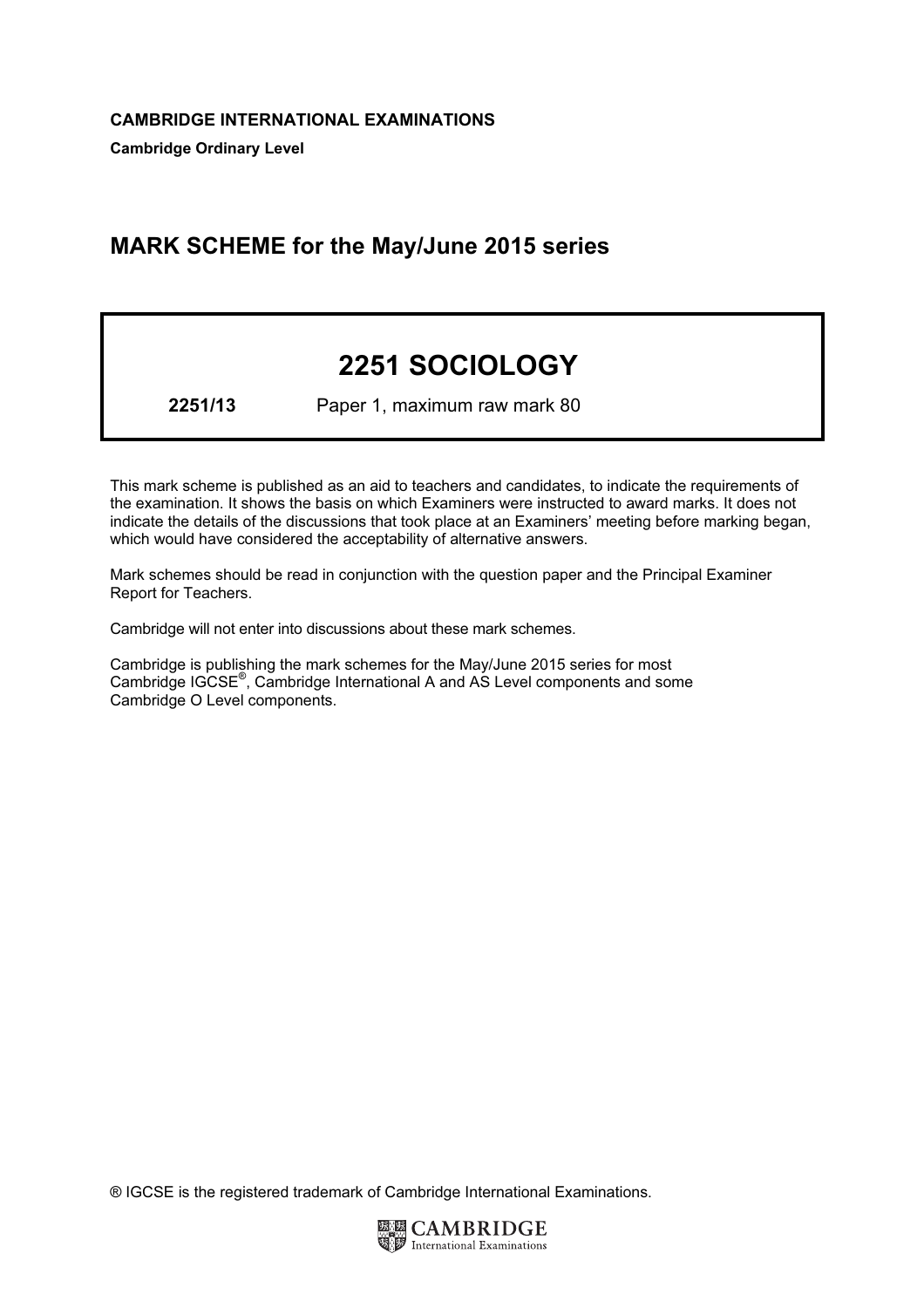| Page 2 | <b>Mark Scheme</b>                | Syllabus | <b>Paper</b> |
|--------|-----------------------------------|----------|--------------|
|        | Cambridge O Level - May/June 2015 | 2251     |              |

# Section A: Theory and method

# Source A

# India Provisional Population Totals

| <b>Population</b>                        |                |                 |                      |
|------------------------------------------|----------------|-----------------|----------------------|
|                                          | <b>Persons</b> | 1,210,193,422   |                      |
|                                          | Males          | 623,724,248     |                      |
|                                          | Females        | 586,469,174     |                      |
| <b>Population</b><br>growth<br>2001-2011 |                | <b>Absolute</b> | <b>Percentage</b>    |
|                                          | <b>Persons</b> | 181,455,986     | 17.64                |
|                                          | Males          | 91,501,158      | 17.19                |
|                                          | Females        | 89,954,828      | 18.12                |
| <b>Literates</b>                         |                | <b>Absolute</b> | <b>Literacy rate</b> |
|                                          | <b>Persons</b> | 778,454,120     | 74.04                |
|                                          | <b>Males</b>   | 444,203,762     | 82.14                |
|                                          | Females        | 334,250,358     | 65.46                |

Adapted from Census of India 2011

1 (a) From the evidence in Source A, identify the gender with the lowest literacy rate and the gender with the highest percentage population growth. [2]

 Lowest literacy: females (65.46) Highest population growth: female (18.12)

One mark for each correctly identified. (Up to a maximum of two).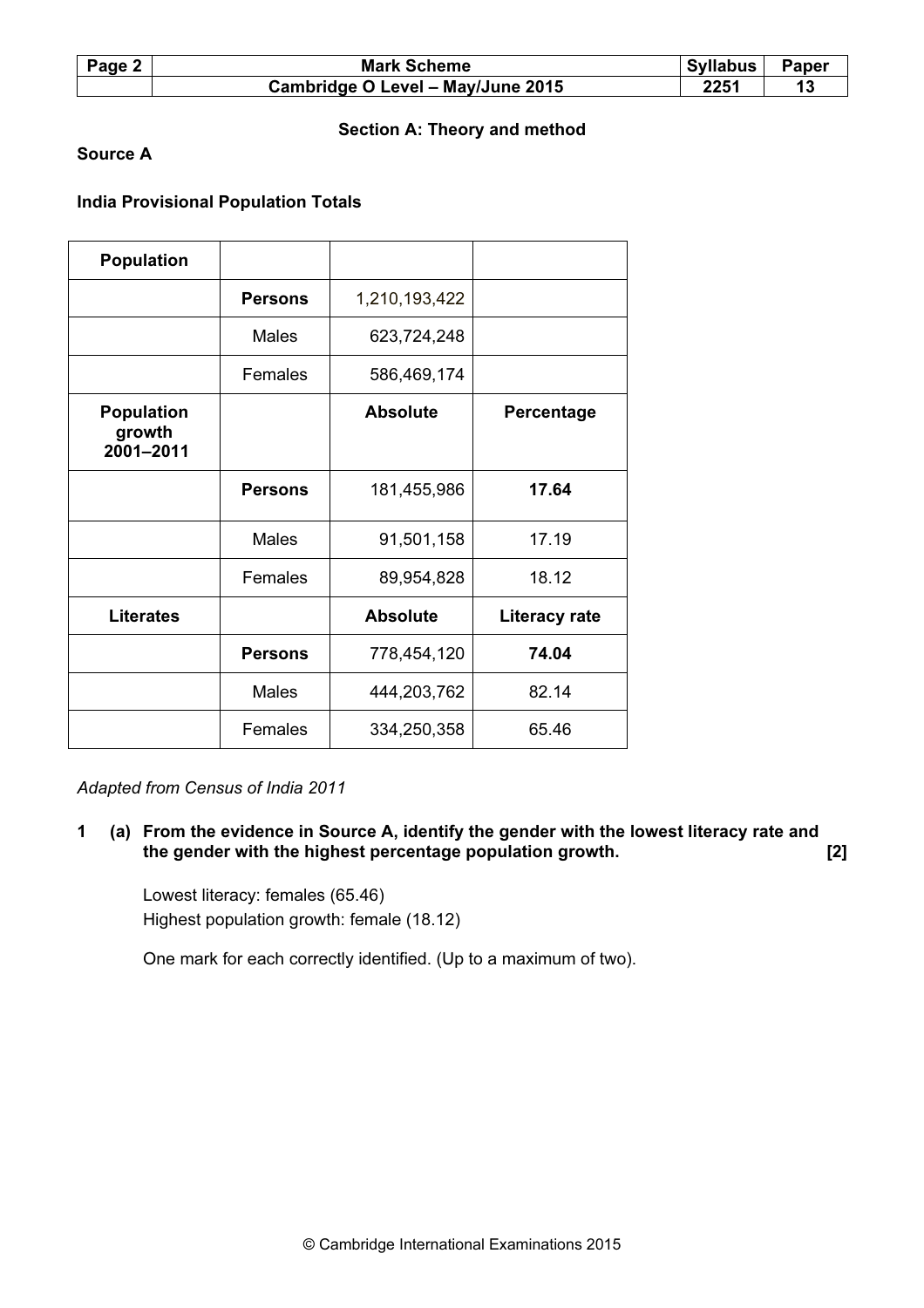| Page $3$ | <b>Mark Scheme</b>                | <b>Syllabus</b> | <b>Paper</b> |
|----------|-----------------------------------|-----------------|--------------|
|          | Cambridge O Level - May/June 2015 | 2251            |              |

#### (b) Identify two methods that could be used to collect quantitative data. [2]

Any two from:

- Postal questionnaires/questionnaire
- Social survey
- Telephone questionnaire
- Interview with closed questions/structured
- **Census**
- Official statistics
- Any other reasonable response

NB do not allow just interview.

Award one mark only for questionnaire, award two marks for two types of questionnaires.

One mark for each correct method of selection identified (up to a maximum of two).

# (c) Using information from Source A, describe two reasons why quantitative data may not be valid.  $[4]$

 Candidates need to demonstrate an understanding that the size of the task creates logistical issues of collecting and collating returns which might impact on validity. This is in addition to all the issues with the methods used. Candidates might also, taking their cue from the source, identify poor literacy rates as a potential problem for the validity too. Due to low literacy rates, the census of India is carried out by officials asking householders questions which householders are legally obliged to answer truthfully.

Reasons include:

- Misinterpretation of question due to poor literacy rates or low levels of education
- Methodology used/training of researchers/researcher bias
- Respondents may be fearful of the official asking the question
- Time required to collate the information may mean it is inaccurate before it is finished
- Source material collated in 2011, therefore out of date
- Internal migration/homeless may mean some sections of the population are not identified in the data
- Errors in collating data
- Adapted source/manipulation of data
- Other reasonable response.

#### Band 0

No creditworthy response.

#### Band 1 (1–2)

 Answers at the bottom of the band will offer one reason without use of Source A. Alternatively; answers may be vague or general with little sociological knowledge. Answers at the top end of the mark band may offer two reasons but without use to Source A.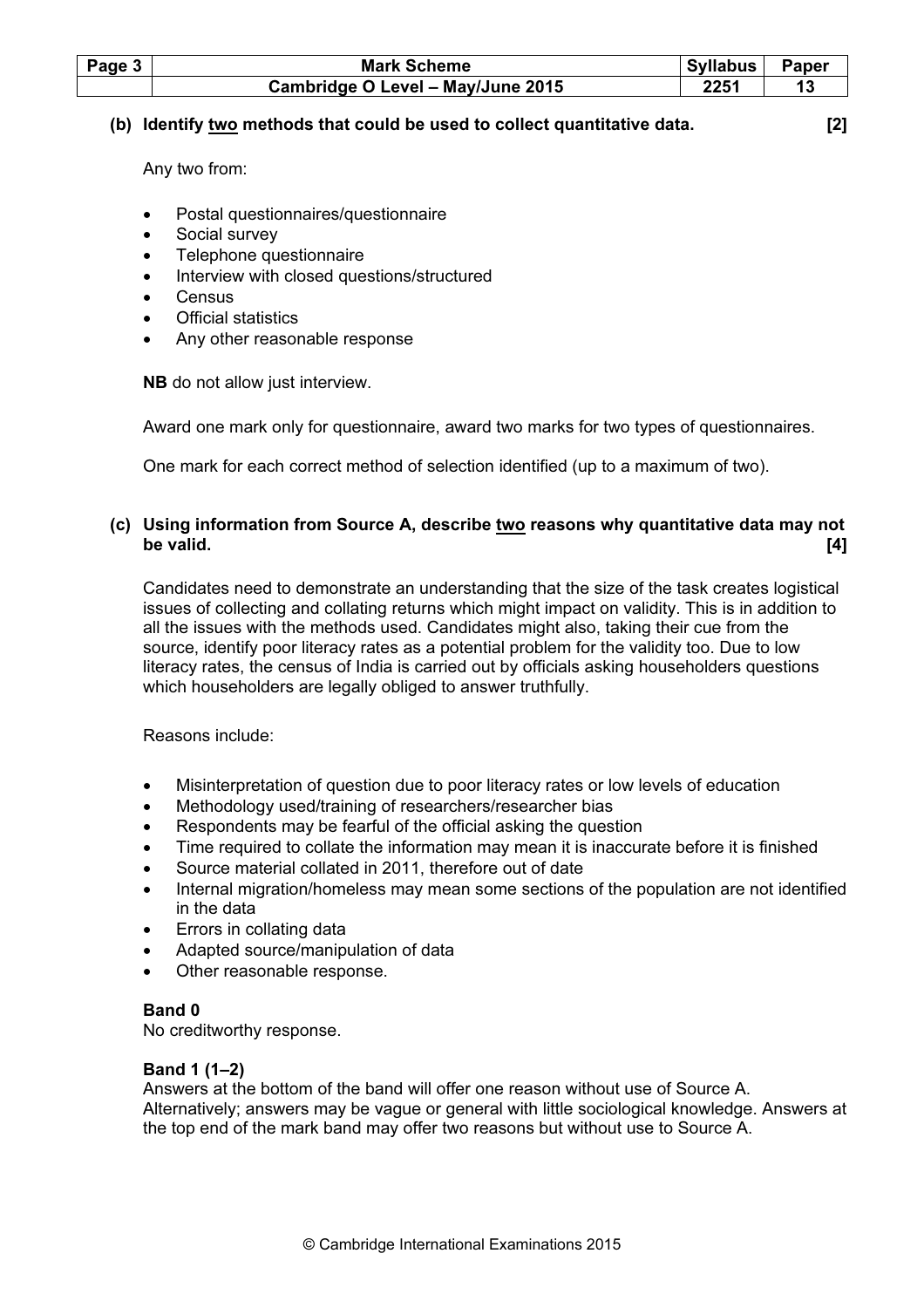| Page 4 | <b>Mark Scheme</b>                | Syllabus | Paper |
|--------|-----------------------------------|----------|-------|
|        | Cambridge O Level - May/June 2015 | 2251     |       |

# Band 2 (3–4)

 To reach this band, candidates must make use of Source A. If candidates identify two reasons with only one developed, award three marks. To reach the top of the band candidates will give two reasons, both developed and relating to the source.

# (d) Describe  $\underline{two}$  strengths of using a pilot study in sociological research.  $[2]$

Candidates will be expected to identify any of the following:

- Allows method to be tested out on a small scale to check for unforeseen issues
- Questions can be tried out on a small group to see if they work and are clearly understood if not they can be rewritten
- Iron out methodological weaknesses before spending large amounts of money on full scale study
- Any other reasonable response.

One mark for each strength correctly identified (up to a maximum of two).

One mark for each point that is developed (up to a maximum of two).

# (e) Describe <u>two</u> strengths and <u>two</u> limitations of using quantitative data in sociological<br>research research. [2]

**Strengths** 

- Patterns and trends can be identified
- Makes it easy to establish social facts
- Generalisation is easier
- Data is generally representative
- Data is generally reliable
- Any other reasonable response.

#### Limitations

- Lacks validity
- Does not allow social meaning to be discovered
- Lacks depth/detail
- Any other reasonable response.

 One mark for each strength correctly identified (up to a maximum of two) and one mark for description of each strength (up to a maximum of two).

 One mark for each limitation correctly identified (up to a maximum of two) and one mark for description of each limitation (up to a maximum of two).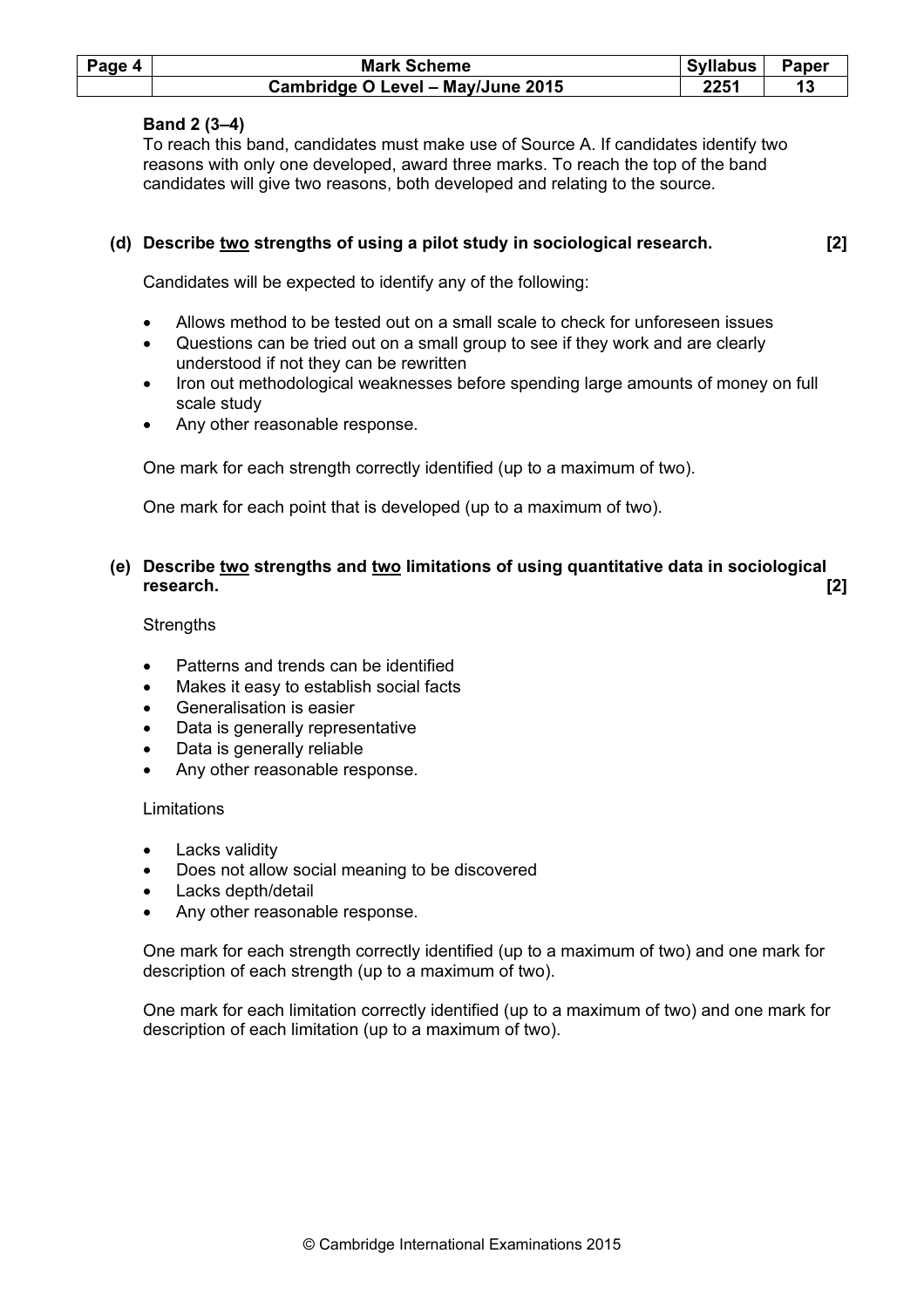| Page 5 | <b>Mark Scheme</b>                | Syllabus | <b>Paper</b> |
|--------|-----------------------------------|----------|--------------|
|        | Cambridge O Level - May/June 2015 | 2251     |              |

#### (f) Explain why interpretivists prefer to use qualitative data. [10]

 Candidates will be expected to show an understanding of the interpretivist argument that qualitative data is important to understand the meaning placed on their actions by social actors. They don't think that social facts exist but that meanings social actors place on social events and activities can be understood by using qualitative methods. Expect candidates to discuss various qualitative methods to illustrate why these are preferable to interpretivists.

# Band 0

No creditworthy response.

# Band 1 (1–3)

 Answers at this level are likely to show limited understanding and be based on common sense or demonstrate little in the way of clear sociological knowledge or terminology, e.g. 'interpretivists use qualitative methods so they can get a better understanding of how people feel.' At the top of the band candidates may begin to use some appropriate knowledge or terminology. Candidates may only give one reason.

# Band 2 (4–7)

 At the bottom of the band, candidates demonstrate basic understanding of the issue and use some appropriate knowledge and terminology. Supporting explanation may be weak or over simplistic, e.g. 'interpretivists use qualitative methods because they want to put themselves in the position of the social actors.'

 At the top of the band, candidates use appropriate knowledge and terminology but may not fully focus on the question. Candidates are likely to offer more than one reason, e.g. 'interpretivists use qualitative methods because they need to understand the meanings social actors give to their lives so by observing their behaviour or even participating in their activities they may begin to understand it better.'

# Band 3 (8–10)

 The candidates' answer is fully focused on the question, e.g. 'Interpretivists do not believe that social facts exist in the sense that positivist do. Rather they believe that social reality needs to be understood through the eyes of the social actors. They therefore seek to gain an in depth understanding of this by using qualitative methods.' There is evidence of good use of sociological terms and candidates may make clear reference to relevant concepts, e.g. validity, and understand the link between this and the method used. At the top of the band, candidates should offer a range of reasons as well as demonstrate accurate use of sociological concepts.

# (g) To what extent do official statistics fail to accurately measure what they set out to measure? [15]

 Candidates should show a clear understanding of official statistics, i.e. numerical data collected and published by Governments (for example, crime or marriage statistics) and an awareness of the strengths and limitations of official statistics. They might usefully draw on knowledge and understanding from other parts of the syllabus, e.g. crime to support their answers or even the census of India from source A.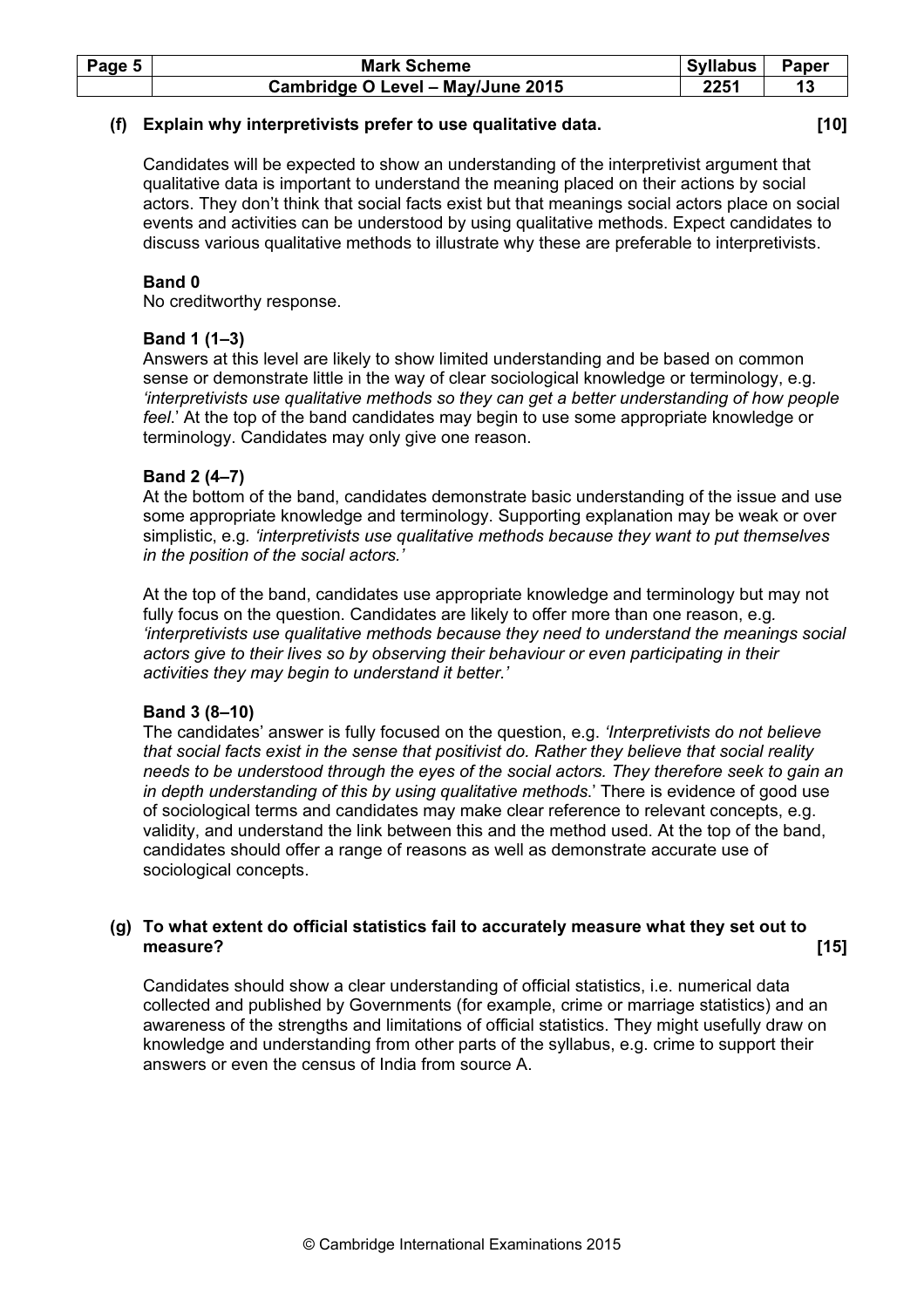| Page 6 | <b>Mark Scheme</b>                | Syllabus | Paper |
|--------|-----------------------------------|----------|-------|
|        | Cambridge O Level - May/June 2015 | 2251     |       |

Candidates might talk about:

For

- Often large scale and therefore representative of the population they seek to study
- Carried out by experienced researchers
- Often have significant funding to ensure that collation and analysis are done accurately
- Any other reasonable response.

# Against

- 'Iceberg theory', data that goes unreported/unrecorded, e.g. illegal immigration may mean that population data is inaccurate.
- Political interference/ government funding, i.e. findings are presented in a way that is acceptable to the body funding the research
- Fear of officials may mean respondents answer in the manner that they believe is expected
- Definitions of key terms used, e.g. unemployment
- Out of date, e.g. census can be up to ten years old
- Any other reasonable response.

#### Band 0

No creditworthy response.

# Band 1 (1–4)

 Answers in this band may be largely based on common sense showing limited or no knowledge of sociological terms or concepts. Candidates are unlikely to understand official statistics as opposed to statistic on data in general, e.g. 'official statistic can be relied on because they are official figures and should be trusted.'

# Band 2 (5–8)

 In this band candidates will tend to offer some basic discussion of the strengths and/or limitations of quantitative research. They may describe methods and their problems. Alternatively, they may offer an answer which is list-like in nature but there will be no real attempt to address the issue of validity/accuracy. At the top of the band, candidates may offer a description of more than one method or issue.

#### A one-sided answer cannot score higher than 8 marks.

# Band 3 (9–12)

 Answers in this band will show good sociological knowledge and understanding of the accuracy/validity of official statistics. Sociological terms and concepts will be used with greater accuracy and/or frequency. For the most part, answers will be well developed, focused on the question and there will be a range of points presented. There will be a twosided response but this may be unbalanced. At the bottom of the band, candidates may provide a narrower range of points. At the top of the band, expect a wider range of points and clear focus on the question.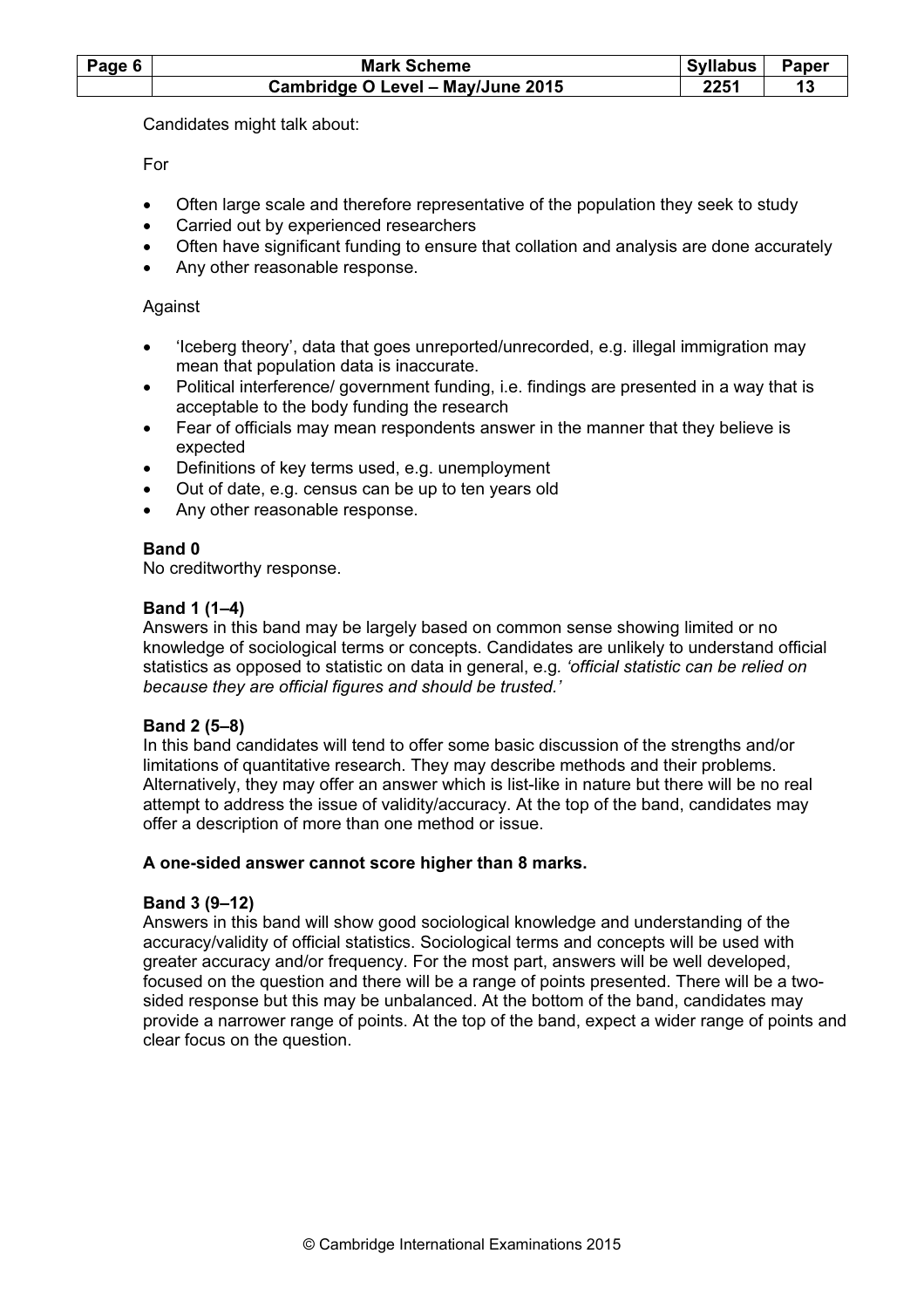| Page 7 | <b>Mark Scheme</b>                | <b>Syllabus</b> | <b>Paper</b> |
|--------|-----------------------------------|-----------------|--------------|
|        | Cambridge O Level – May/June 2015 | 2251            |              |

#### Band 4 (13–15)

 Answers in this band will be clearly focused on the question and address the 'extent' of the accuracy/validity of official statistics. Candidates show excellent grasp of sociological terms and knowledge. At the bottom of the band, candidates will offer a range of arguments both for and against the question but may not offer an evaluative conclusion. At the top of the band, there will also be an evaluative conclusion, e.g. 'the extent to which official statistics accurately measure what they claim to depends to a great extent on the methodology and definitions used and the 'freedom' experienced by the researchers to carry out their research without political interference.'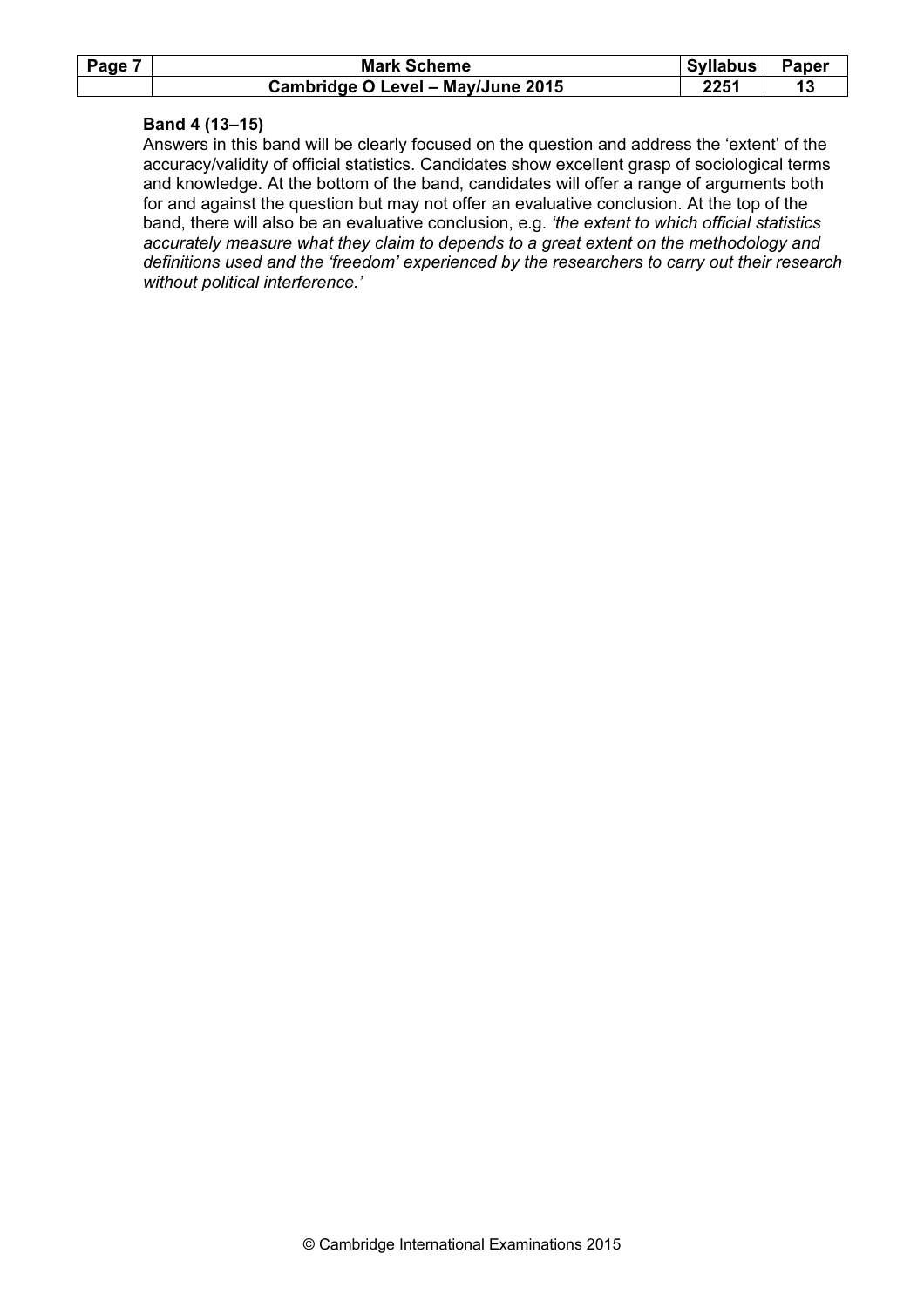| Page 8 | <b>Mark Scheme</b>                | Syllabus | Paper |
|--------|-----------------------------------|----------|-------|
|        | Cambridge O Level - May/June 2015 | 2251     |       |

# Section B: Culture, identity and socialisation

The world has many diverse cultures but within a culture there may be sub-cultures. These sub-cultures often have hidden rules which are not apparent to the outsider. Members of the sub-culture must conform to the group's rules, norms and values or they may face coercion.

# 2 (a) What is meant by the term 'coercion'? [2]

#### Coercion:

 Forcing people to act in a way that they may not wish to act by use of threat or intimidation. May include blackmail or actual violence such as torture in some cases.

 One mark for partial definition, e.g. where people have to do something because they are scared.

 Two marks for clear definition, e.g. where people behave in a way that is against their wishes because they have been bullied or intimidated or they are afraid for their life or the lives of others.

#### (b) Describe  $\underline{two}$  ways in which culture can be transmitted from one generation to another. another. [4]

Candidates will be expected to identify and describe two from the following:

- Through primary socialisation
- Through secondary socialisation
- Through custom
- Through traditions/artefacts
- Through media and technology
- Through religious practices
- Through teaching and learning of language
- Through the activities of various agencies of socialisation, e.g. education, media, family
- Rites of passage
- Other reasonable responses.

 One mark for each point correctly identified (up to maximum of two). One mark for each point that is developed (up to a maximum of two).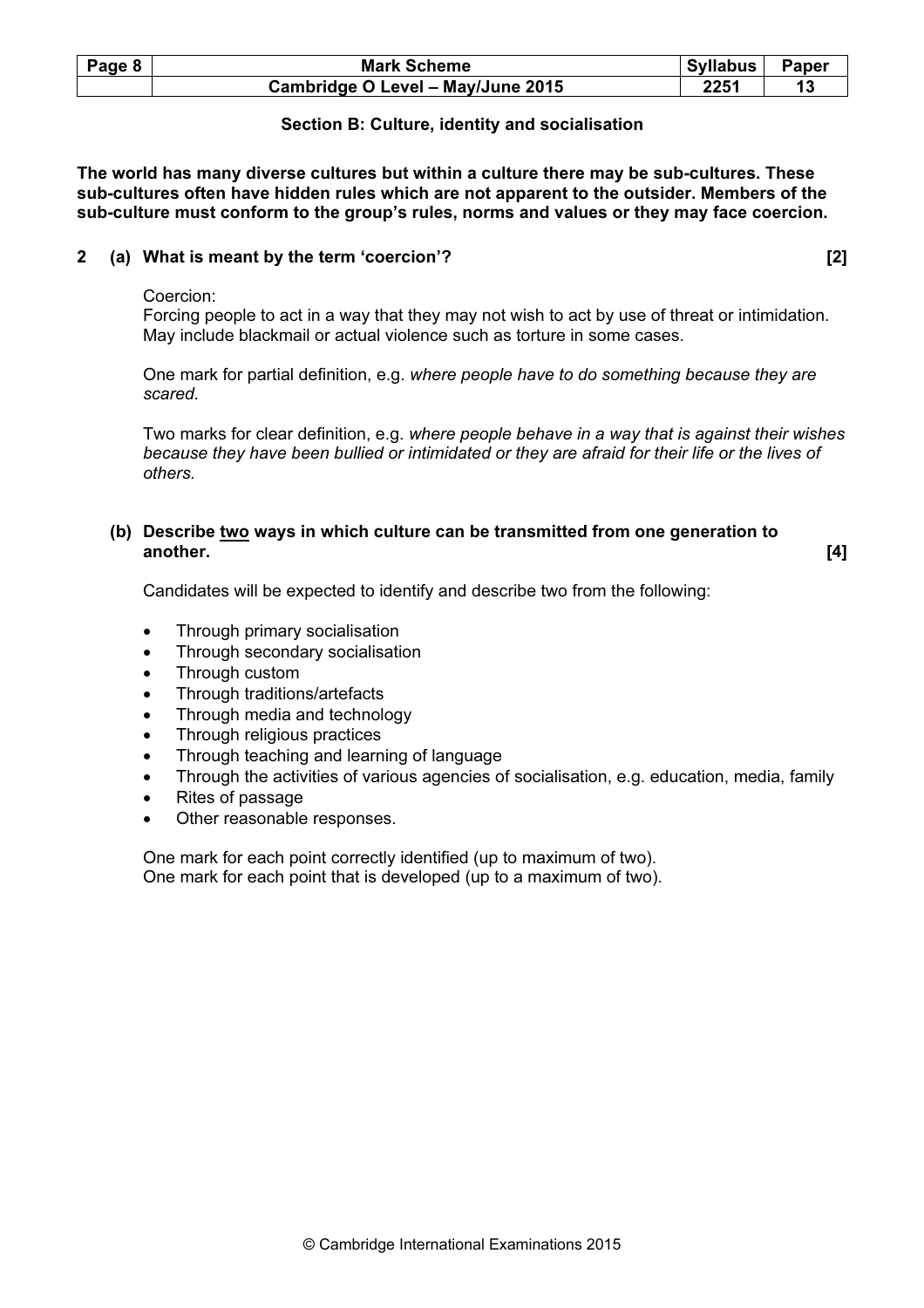| Page 9 | <b>Mark Scheme</b>                | <b>Syllabus</b> | <b>Paper</b> |
|--------|-----------------------------------|-----------------|--------------|
|        | Cambridge O Level - May/June 2015 | ククスイ            |              |

#### (c) Explain how coercion can be used to ensure social conformity. [6]

 Candidates need to demonstrate an understanding of how agencies of socialisation/social control enforce the norms and values of society.

Possible answers:

- Formal sanctions (e.g. death penalty)
- Torture, political intimidation
- Informal sanctions (e.g. scolding, name-calling)
- School detentions
- Being 'grounded' by parents
- Threat of the 'sack' in work place
- Arrest and caution by police
- Ostracism by religious communities or peer group
- Any other reasonable response.

# Band 0

No creditworthy response.

#### Band 1 (1–3)

 Answers in this band will show only a limited awareness of the concepts of coercion/ social conformity. Responses may be short and un/under developed. At the top of the band, there may be a tendency towards simplistic answers, engaging with sociological ideas without using sociological language. Alternatively, candidates may offer a wider range of weak points. Answers may be placed broadly within the concept of coercion in general.

# Band 2 (4–6)

 A clear and accurate explanation showing good sociological knowledge and understanding of the concepts of coercion and social conformity, which is supported by relevant examples. Sociological terms should be expected. At the top of the band candidates will use sociological terms and concepts, referring to a range of factors. Candidates will address the issue of how conformity is maintained by coercion.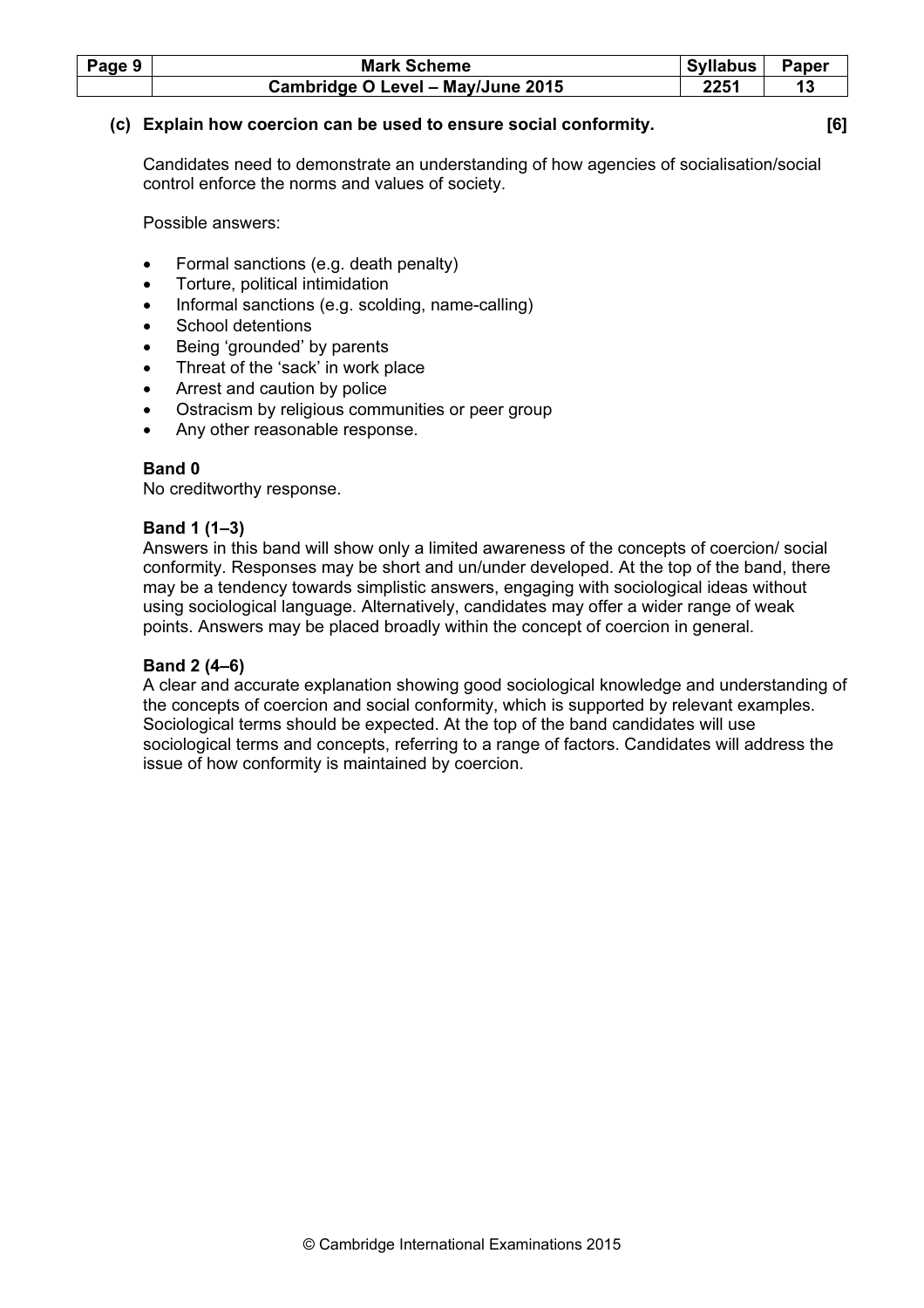| <b>Page 10</b> | <b>Mark Scheme</b>                | <b>Syllabus</b> | Paper |
|----------------|-----------------------------------|-----------------|-------|
|                | Cambridge O Level - May/June 2015 | 2251            |       |

#### (d) Explain why sub-cultures are formed. [8]

 Candidates should show a clear understanding of sub-cultures, i.e. a smaller culture held by a group or minority of people within the main culture of a society, in some ways different from the main culture, but with many aspects in common.

 They should also show an awareness of the circumstances in which a sub-culture is formed. Candidates are likely to draw on work about youth sub-cultures to answer this question.

Possible answers:

- People may want to rebel against the accepted norms and values of society
- Formed as a result of rapid social change
- Youth sub-culture; Lack of economic and social opportunities, status frustration, growing affluence, extended periods in education
- Creating the opportunity to succeed when normal routes are not available, e.g. criminal sub-culture/ working class sub-culture
- Religious/ethnic minority sub-cultures-based on common values and beliefs-may be linked to immigration, lack of economic opportunity, failure to assimilate with the main stream culture/sub-culture
- Influence of popular culture, including social media
- Hold on to/shape their own identity
- Other reasonable responses.

#### Band 0

No creditworthy response.

# Band 1 (1–3)

 Answers in this band will show only a limited awareness of why sub-cultures are formed. There may be some discussion of culture/sub-culture but this may not be directed to the question. Responses may be short and undeveloped. Sociological terms and concepts are unlikely to be used. At the bottom of the band, expect one weak point. At the top of the band, candidates may offer more than one weak point.

# Band 2 (4–6)

 Answers in this band will show basic sociological knowledge and understanding. Responses may be underdeveloped and lacking in range. At the bottom of the band, candidates are unlikely to use sociological terms and concepts accurately. Answers may focus on describing sub-cultures; this may include description of examples like Mods and Rockers, without any attempt to explain why they developed, e.g. 'in Britain in the 1960s there were working class youth sub-cultures called the Mods and Rockers who rode mopeds or motorbikes and had some conflicts with each other.' At the top of the band, candidates may be beginning to use sociological terms and concepts with greater accuracy. However, some aspects of the answer may only be partially developed.

# Band 3 (7–8)

 Answers in this band will show good sociological knowledge and understanding of why subcultures are formed and will be well developed and explained. Sociological terms and concepts will be used accurately. Answers will be well focused on the question and there will be a range of reasons presented. At the top of the band explanations will be clear throughout.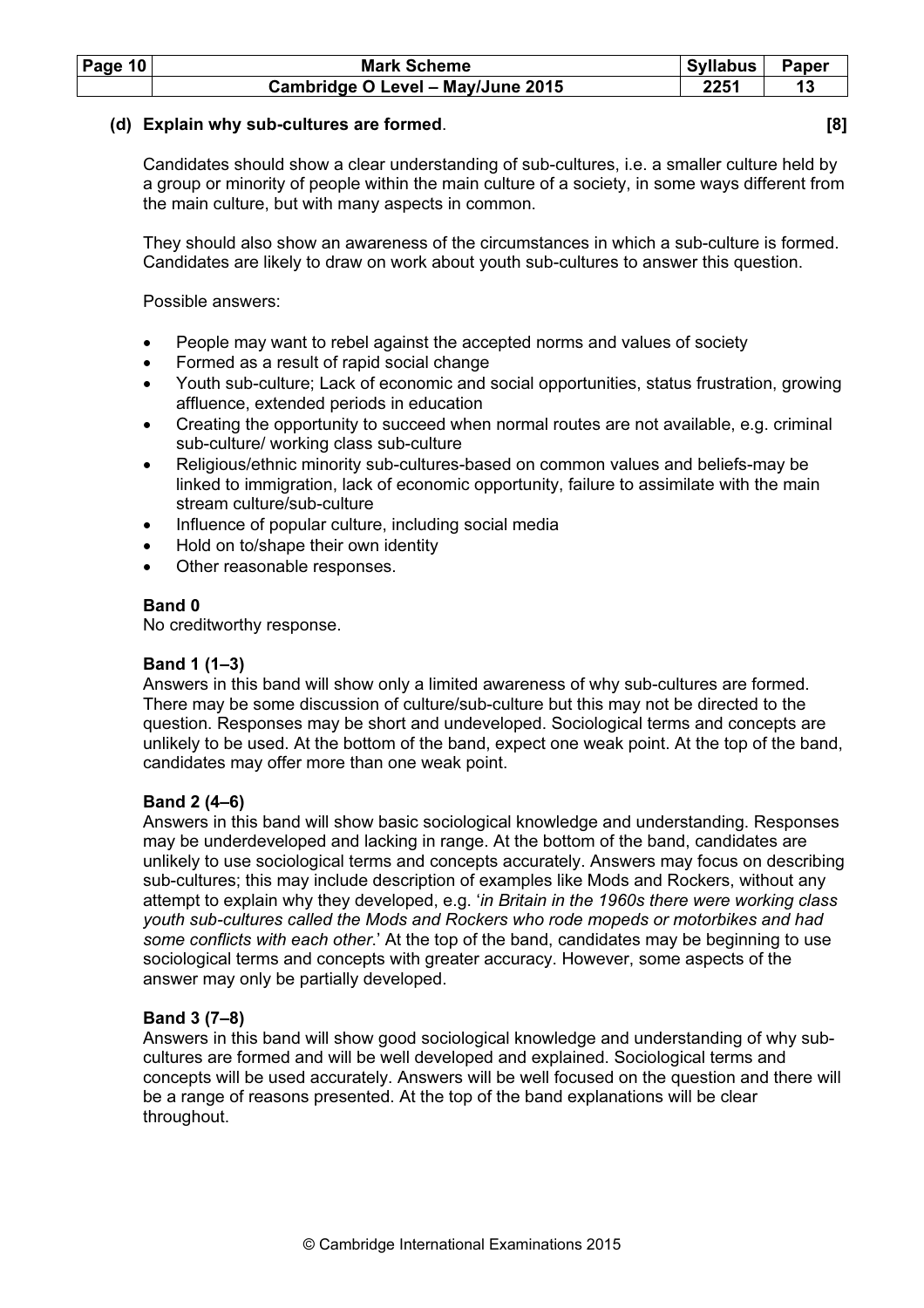| Page $11$ | <b>Mark Scheme</b>                | Syllabus | Paper |
|-----------|-----------------------------------|----------|-------|
|           | Cambridge O Level - May/June 2015 | 2251     |       |

# (e) To what extent is the existence of sub-culture evidence of non-conformity in society?

[15] Candidates should show an awareness of sub-cultures and that they may share values in common, like success, with the dominant culture. Candidates are likely to focus on youth sub-cultures but this is not strictly necessary.

Possible answers

For:

- Lack of assimilation
- Criminal sub-cultures
- Religious radicalisation
- Gang culture
- Rebellion/resistance
- Anti-authority
- Holding on to one's identity
- Other reasonable responses.

# Against:

- Teenage Sub-cultures linked to consumerism
- Shared values like need to succeed (Cohen), respect and status
- Membership of a sub-culture may only be a phase for the individual
- Other reasonable responses.

# Band 0

No creditworthy response.

# Band 1 (1–4)

 Answers in this band may be vague and largely based on common sense showing limited knowledge of why sub-cultures exist. Responses may be short, undeveloped and one-sided, e.g. 'sub-cultures show that some people are not prepared to follow the same rules as everyone else.' At the bottom of the band, use of sociological terms or concepts is very unlikely. At the top of the band, candidates may understand the meaning of sub-cultures or give examples but have no understanding of how sub-cultures link to non-conformity.

# Band 2 (5–8)

 In this band candidates will show some basic knowledge of why sub-cultures exist. Alternatively, they may offer an answer which is list-like in nature but there will be no real attempt to address the issues raised by the question. There may be limited use of sociological terms or concepts. Responses may be underdeveloped and lack range. Answers may be simplistic and two-sided responses are unlikely. At the top of the band, candidates may begin to describe some of the reasons why sub-cultures may be linked with nonconformity, e.g. 'sub-cultures are where people have a different set of norms and values to everyone else and don't want to fit in with everyone else because they are being rebellious.'

# A one-sided answer cannot score higher than 8 marks.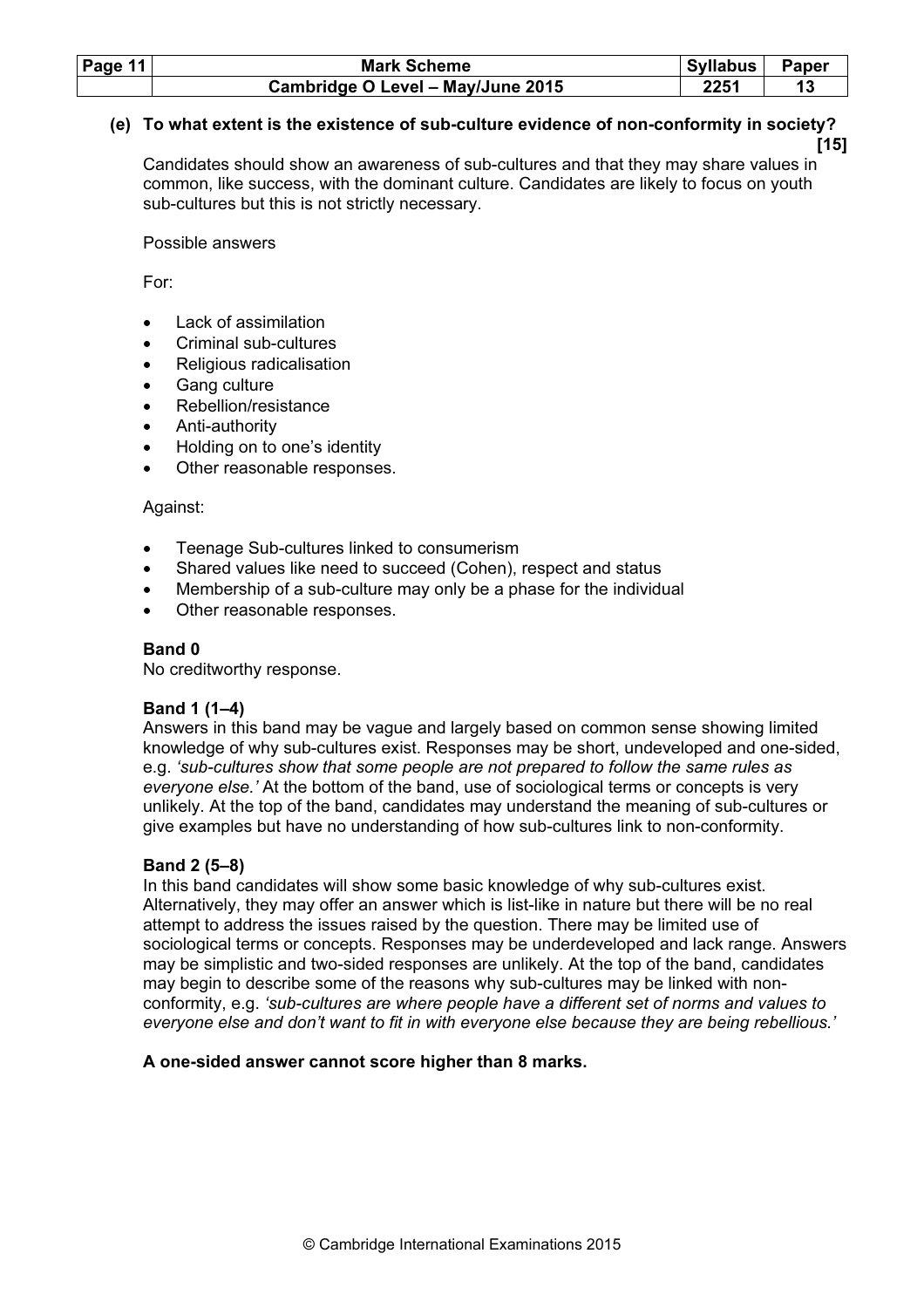| Page $12$ | <b>Mark Scheme</b>                | <b>Syllabus</b> | Paper |
|-----------|-----------------------------------|-----------------|-------|
|           | Cambridge O Level - May/June 2015 | 2251            |       |

#### Band 3 (9–12)

 Answers in this band will show good sociological knowledge and understanding of the links between sub-cultures and non-conformity. Sociological terms and concepts will be used with greater accuracy and/or frequency. For the most part, answers will be well developed, focused on the question and there will be a range of points presented. There will be a twosided response but this may be unbalanced. At the bottom of the band, candidates may provide a narrower range of points. At the top of the band, expect a wider range of points and clear focus on the question.

#### Band 4 (13–15)

 Answers in this band will show excellent knowledge and understanding of the links between sub-cultures and non-conformity. There will be a strong grasp of the argument as well as accurate and frequent use of sociological terms and concepts. Answers will be well developed, clearly focused on the question and discuss a wide range of points. Responses will be two-sided and balanced. At the bottom of the band, some attempt at a conclusion will be made. At the top of the band, there will be a clear attempt to offer an assessment of the 'To what extent…?' part of the question through a focused conclusion, e.g. 'sub-cultures are evidence of non-conformity to some extent because people hold some different set of norms and values but they may also share commonly held values like success'.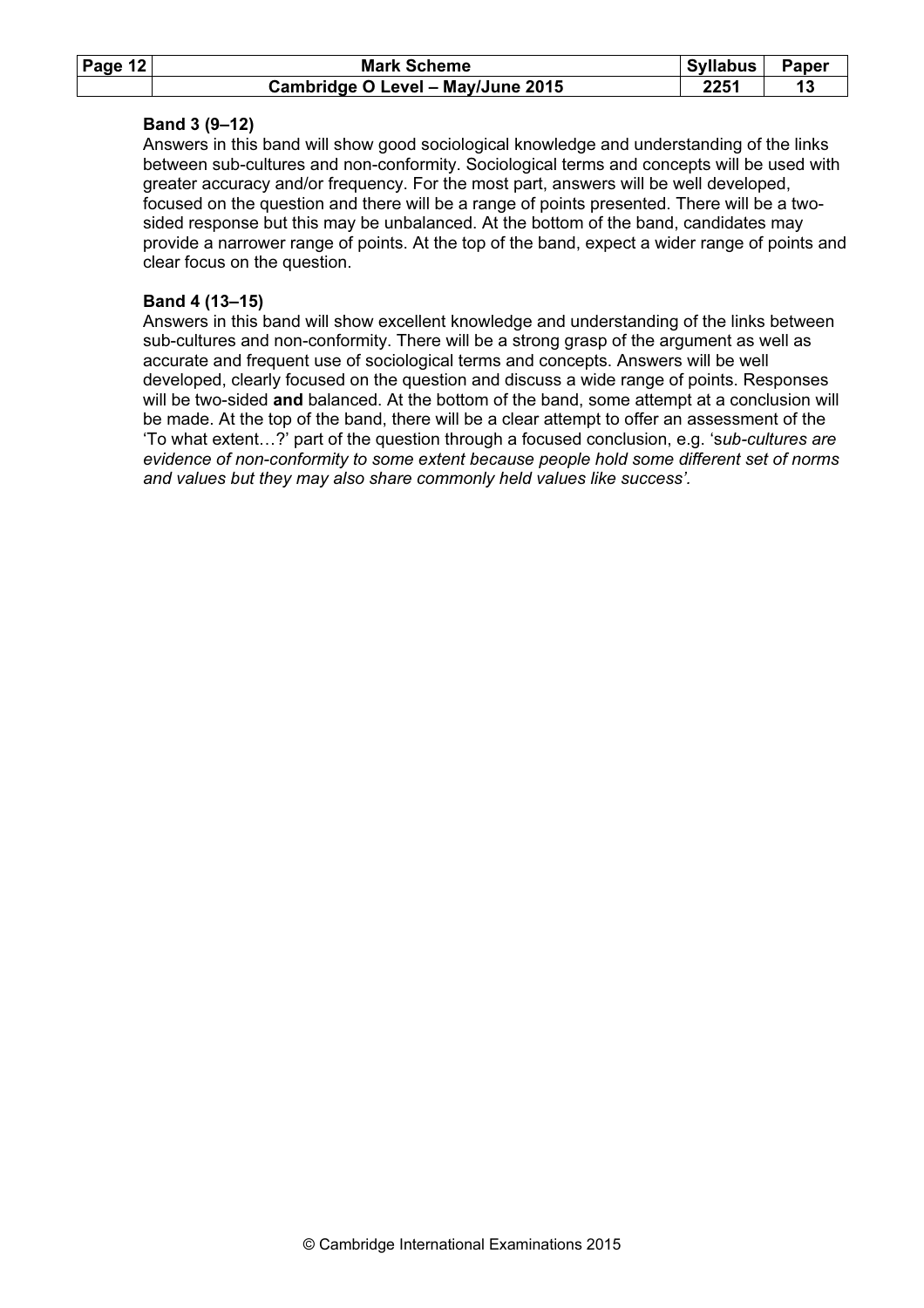| Page $13$ | <b>Mark Scheme</b>                | Syllabus   Paper |  |
|-----------|-----------------------------------|------------------|--|
|           | Cambridge O Level - May/June 2015 | 2251             |  |

# Section C: Social inequality

Feminist sociologists maintain that despite equal opportunity laws women still face discrimination in society. There are too few women in top jobs because there is a glass ceiling which they are unable to break through. Some have suggested that women form a reserve army of labour.

# 3 (a) What is meant by the term 'glass ceiling'? [2]

 An invisible barrier that prevents women from rising to the top jobs, regardless of their qualifications or achievements. Can also be applied to other minorities.

 One mark for partial definition, e.g. a barrier that holds people back. Two marks for clear definition, e.g. an invisible and unbreakable barrier that prevents people from reaching the top jobs.

# (b) Describe two ways women may face discrimination in employment. [4]

Candidates will be expected to identify and describe two from the following:

- Unequal pay
- Lack of opportunity/training
- Passed over for promotion
- Not shortlisted
- Lack of child care facilities
- Being held back due to career break
- May not be appointed because of cost of maternity leave to employer
- More likely to be made redundant
- More likely to have part-time work without the same rights/benefits as full-time workers
- Any other reasonable response

 One mark for each point correctly identified (up to maximum of two). One mark for each point that is developed (up to a maximum of two).

# (c) Explain how the reserve army of labour may benefit modern industrial society. [6]

 Candidates need to demonstrate an understanding of the concept of a reserve army of labour, i.e. surplus population of 'working age' who are either unemployed or underemployed. Candidates are likely to focus on women to answer this question but other groups like illegal immigrants working for below minimum wage, child labour or worldwide army of workers on less than \$2 a day would also be valid.

Possible answers:

- By keeping wages low
- By keeping profits high
- Helps to maintain flexible workforce (keeps cost of goods and services low)
- Benefits western society who exploit the cheap labour of other parts of the world
- Benefits men in society (feminist arguments)
- Women return to home or part time work when not needed at no cost to society
- Children paid less, support their families but suppress wage levels
- Any other reasonable response.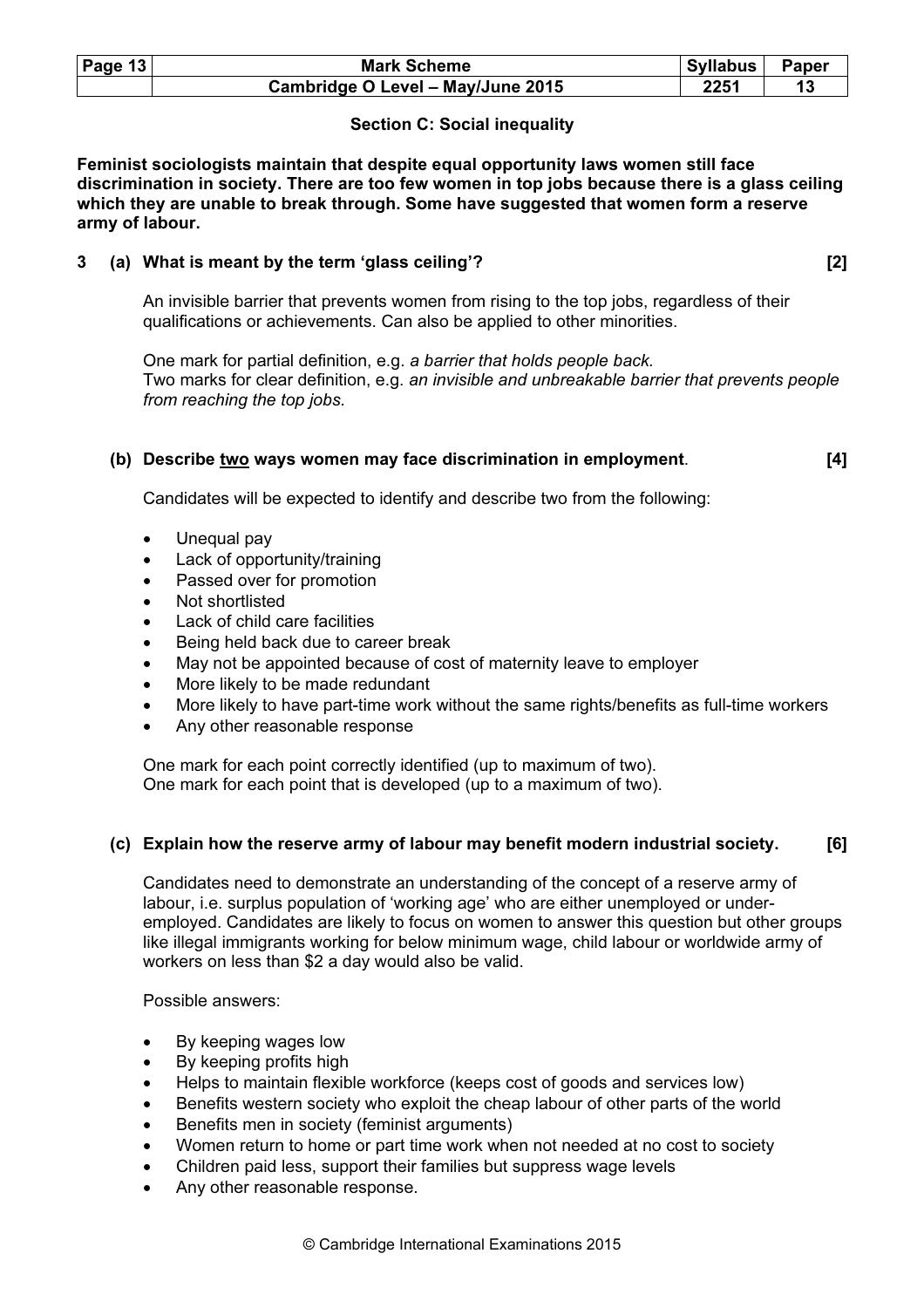| Page $14$ | <b>Mark Scheme</b>                | <b>Syllabus</b> | Paper |
|-----------|-----------------------------------|-----------------|-------|
|           | Cambridge O Level - May/June 2015 | 2251            |       |

# Band 0

No creditworthy response.

# Band 1 (1–3)

 Answers in this band will show only a limited awareness of the concept of reserve army of labour. Responses may be short and un/under developed. At the top of the band, there may be a tendency towards simplistic answers, engaging with sociological ideas without using sociological language. Alternatively, candidates may offer a wider range of weak points. Answers may be placed broadly within the concept of inequality in general.

#### Band 2 (4–6)

 A clear and accurate explanation showing good sociological knowledge and understanding of the concept of the reserve army of labour which is supported by relevant examples. Sociological terms should be expected. At the top of the band candidates will use sociological terms and concepts, referring to a range of factors. Candidates will address how society benefits from this resource.

# (d) Explain why equal opportunity laws may not achieve equality in society. [8]

Candidates should show awareness that legislation may be limited in its impact.

Possible answers:

- Cases of inequality are difficult to prove
- People may not be shortlisted for jobs
- Equal pay for equal work or similar work difficult to achieve as roles can be easily modified
- People may fear to bring case to law, e.g. they may worry that they may lose their job if they challenge their employer on equality legislation
- Legislation may prevent discrimination but prejudice may prevail, e.g. a young person may not be shortlisted for a job because of the perception that all young people lack motivation or skills
- Lack of enforcement/ nominal fines
- Prejudice linked to traditional values which make it the norm to disregard the law.
- Power of the elite
- Global companies may outsource work to where the legislation doesn't apply, so workers lose their jobs rather than benefit
- Other reasonable responses.

# Band 0

No creditworthy response.

# Band 1 (1–3)

 Answers in this band will show only a limited awareness of why legislation may not be effective. There may be some discussion of equality legislation but may not be directed to the question. Responses may be short and undeveloped. Sociological terms and concepts are unlikely to be used. At the bottom of the band, expect one weak point. At the top of the band, candidates may offer more than one weak point.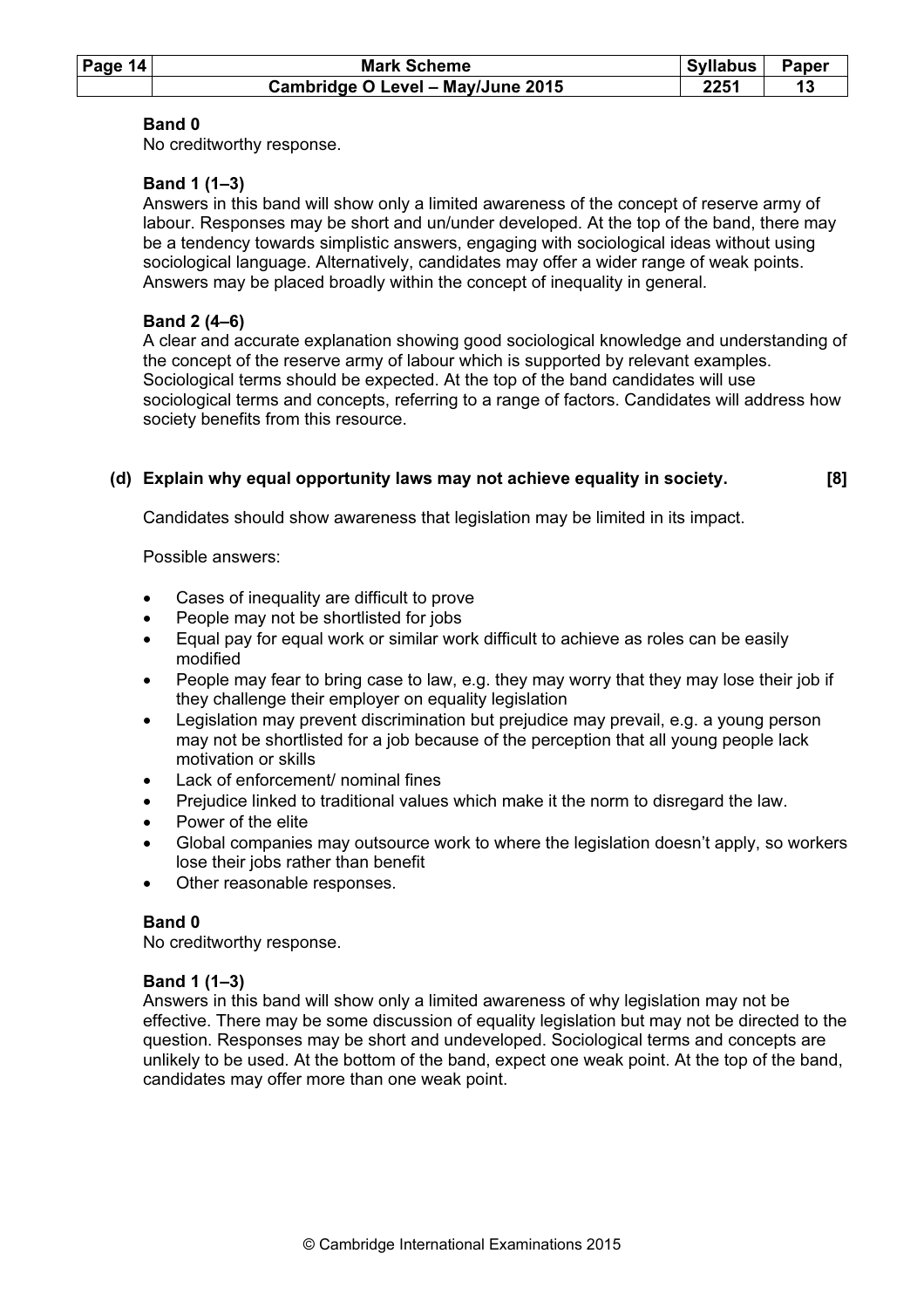| Page $15$ | <b>Mark Scheme</b>                | Syllabus | <b>Paper</b> |
|-----------|-----------------------------------|----------|--------------|
|           | Cambridge O Level - May/June 2015 | 2251     |              |

# Band 2 (4–6)

 Answers in this band will show basic sociological knowledge and understanding. Responses may be underdeveloped and lacking in range. At the bottom of the band, candidates are unlikely to use sociological terms and concepts accurately. Answers may focus on describing equality legislation; this may include descriptions of equal pay, equal access for disabled etc., without any attempt to explain why they are not effective, e.g. 'in the UK the government has introduced legislation to prevent people from being forced to retire on the grounds of age so that the elderly are treated equally.' At the top of the band, candidates may be beginning to use sociological terms and concepts with greater accuracy. However, some aspects of the answer may only be partially developed.

# Band 3 (7–8)

 Answers in this band will show good sociological knowledge and understanding of why legislation may not be effective and will be well developed and explained. Sociological terms and concepts will be used accurately. Answers will be well focused on the question and there will be a range of reasons presented. At the top of the band explanations will be clear throughout.

# (e) To what extent is there a lack of opportunity for women in modern industrial society?

 $[15]$ 

 Candidates should show an awareness that opportunities for women are better in some roles/jobs/sectors of the economy but that in other areas, e.g. politics, boardrooms, etc. opportunities still remain limited.

#### Possible answers

For

- Men dominate in top global companies
- Relatively few women in top political posts
- Women seen as main carer, therefore caring responsibilities hold them back because of, e.g. lack facilities for of childcare and care of the elderly
- Women concentrated in service sector/low paid jobs/feminisation of the working class
- Influence of custom and tradition
- Limited educational opportunities in some societies
- **Feminist theories**
- Glass ceiling/sexual discrimination/reserve army of labour
- Lack of equality in legislation
- Religious laws
- Other reasonable responses.

# Against

- Women have increasing opportunity (e.g. statistics show more women in employment compared to previous years)
- More female top business / politicians than in past
- Have access to educational opportunities and are successful in achieving higher qualifications in some societies
- Increased availability of contraception
- Declining patriarchy in some societies
- More lifestyle choices
- Technological advances mean much of the work is now done by machines
- Other reasonable responses.